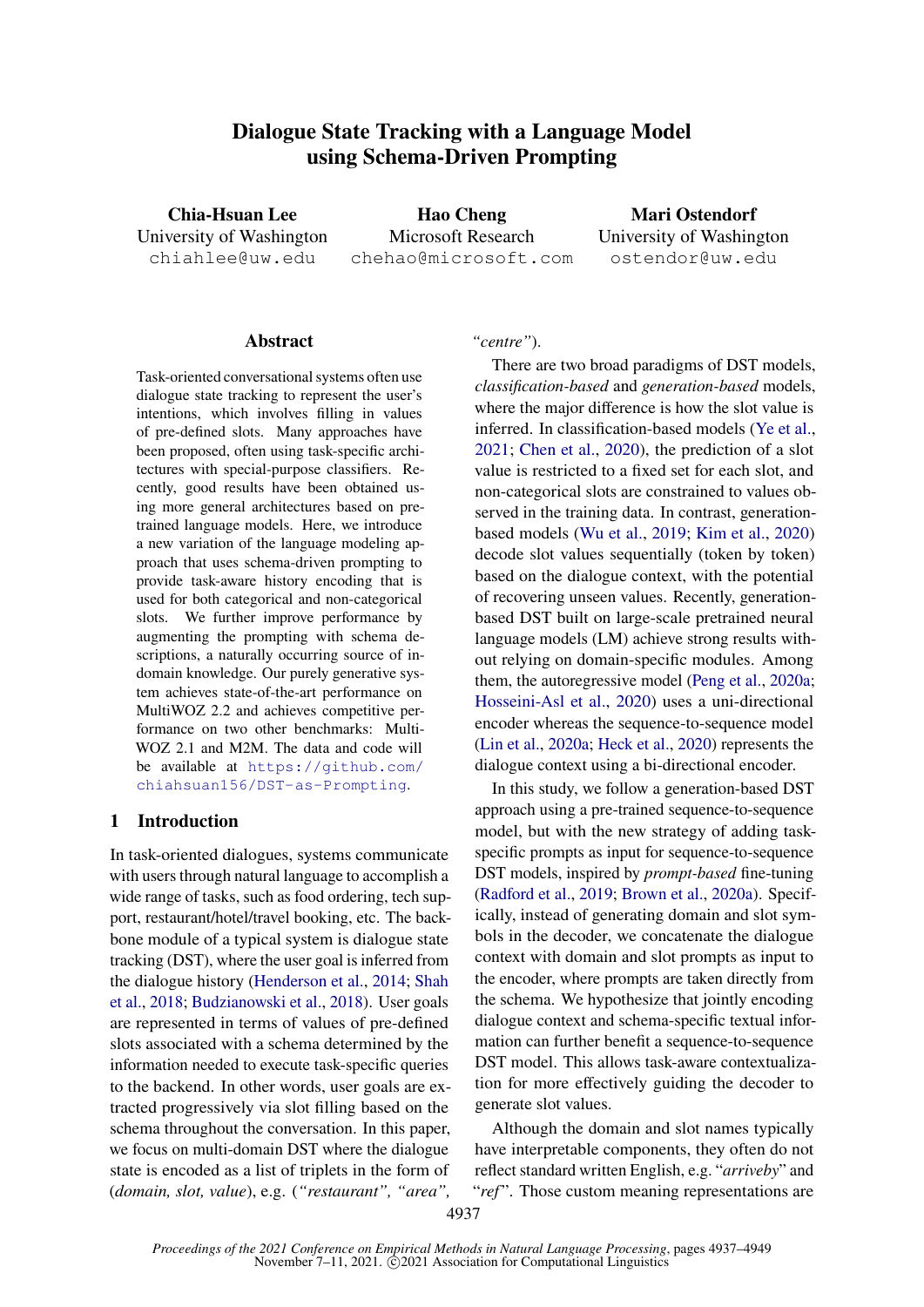typically abbreviated and/or under-specified, which creates a barrier for effectively utilizing the pretrained LMs. To address this issue, we further incorporate natural language schema descriptions into prompting for DST, which include useful information to guide the decoder. For example, the description of "ref" is "reference number of the ho*tel booking*"; the values of "*has\_internet*" are "*yes*", "*no*", "*free*", and "*don't care*".

In short, this work advances generation-based DST in two ways. First, candidate schema labels are jointly encoded with the dialogue context, providing a task-aware contextualization for initializing the decoder. Second, natural language descriptions of schema categories associated with database documentation are incorporated in encoding as prompts to the language model, allowing uniform handling of categorical and non-categorical slots. When implemented using a strong pretrained text-to-text model, this simple approach achieves state-of-theart (SOTA) results on MultiWOZ 2.2, and performance is on par with SOTA on MultiWOZ 2.1 and M2M. In addition, our analyses provide empirical results that contribute towards understanding how schema description augmentation can effectively constrain the model prediction.

## **2 Related Work**

#### **2.1 Multi-Domain Dialogue State Tracking**

Task-oriented dialogue datasets [\(Shah et al.,](#page-9-1) [2018;](#page-9-1) [Henderson et al.,](#page-9-0) [2014\)](#page-9-0), have spurred the development of dialogue systems [\(Zhong et al.,](#page-10-2) [2018;](#page-10-2) [Chao](#page-8-4) [and Lane,](#page-8-4) [2019\)](#page-8-4). Recently, to further examine the generalization abilities, large scale cross-domain datasets have been proposed [\(Budzianowski et al.,](#page-8-0) [2018;](#page-8-0) [Zang et al.,](#page-10-3) [2020;](#page-10-3) [Eric et al.,](#page-8-5) [2019;](#page-8-5) [Rastogi](#page-9-7) [et al.,](#page-9-7) [2020b\)](#page-9-7). *Classification-based* models [\(Ye](#page-10-0) [et al.,](#page-10-0) [2021;](#page-10-0) [Chen et al.,](#page-8-1) [2020\)](#page-8-1) pick the candidate from the oracle list of possible slot values. The assumption of the full access of the schema makes them have limited generalization abilities. On the other hand, *generation-based* models [\(Wu et al.,](#page-10-1) [2019;](#page-10-1) [Kim et al.,](#page-9-2) [2020;](#page-9-2) [Lin et al.,](#page-9-5) [2020a\)](#page-9-5) directly generate slot values token by token, making it possible to handle unseen domains and values. Most of these models require task-specific modular designs.

Recently, generation-based models that are built on large-scale autoregressive pretrained language models [\(Ham et al.,](#page-8-6) [2020;](#page-8-6) [Hosseini-Asl et al.,](#page-9-4) [2020;](#page-9-4) [Peng et al.,](#page-9-3) [2020a\)](#page-9-3) achieve promising state tracking results on MultiWOZ 2.0 and 2.1 when trained on additional supervision signals or dialogue corpus. Both [Ham et al.](#page-8-6) [\(2020\)](#page-8-6) and [Hosseini-Asl](#page-9-4) [et al.](#page-9-4) [\(2020\)](#page-9-4) require dialogue acts as inputs. Both [Hosseini-Asl et al.](#page-9-4) [\(2020\)](#page-9-4) and [Peng et al.](#page-9-3) [\(2020a\)](#page-9-3) require DB search results as inputs. [Peng et al.](#page-9-3) [\(2020a\)](#page-9-3) also leverages other dialogue corpora to finetune the language model. Our work requires only the dialogue state labels and does not utilize any external dialogue datasets.

#### **2.2 Language Models**

Large-scale pretrained language models have obtained state-of-the-art performance on diverse generation and understanding tasks including bidirectional encoder style language models [\(Devlin](#page-8-7) [et al.,](#page-8-7) [2019;](#page-8-7) [Liu et al.,](#page-9-8) [2019\)](#page-9-8), auto-regressive language models [\(Radford et al.,](#page-9-6) [2019;](#page-9-6) [Brown et al.,](#page-8-8) [2020b\)](#page-8-8) and more flexible sequence-to-sequence language models [\(Raffel et al.,](#page-9-9) [2020\)](#page-9-9). To adapt to dialogue tasks, variants of systems are finetuned on different dialogue corpora including chit-chat systems [\(Zhang et al.,](#page-10-4) [2020;](#page-10-4) [Adiwardana et al.,](#page-8-9) [2020;](#page-8-9) [Roller et al.,](#page-9-10) [2020\)](#page-9-10) and task-oriented dialogue systems [\(Mehri et al.,](#page-9-11) [2019;](#page-9-11) [Wu et al.,](#page-10-5) [2020;](#page-10-5) [Hender](#page-9-12)[son et al.,](#page-9-12) [2020;](#page-9-12) [Peng et al.,](#page-9-13) [2020b\)](#page-9-13). We leave it as future work to leverage domain-adapted language models.

#### **2.3 Prompting Language Models**

Extending a language model's knowledge via prompts is an active line of research. [Radford](#page-9-6) [et al.](#page-9-6) [\(2019\)](#page-9-6) obtain empirical success by using prompts to guide zero shot generation without finetuning on any prompts. [Raffel et al.](#page-9-9) [\(2020\)](#page-9-9) uses task-specific prompts in both finetuning and testing phase. Recent studies have also tried to automatically discover prompts rather than writing them by humans [\(Jiang et al.,](#page-9-14) [2020\)](#page-9-14). Our proposed prompting method is largely inspired by this body of work. Instead of prompt engineering/generation, we focus on using available natural language descriptions of schema categories associated with database documentation as task-specific promptings for DST.

## **3 Prompting Language Model for Dialogue State Tracking**

In this section, we first set up the notations that are used throughout paper, and then review the generative DST with the sequence-to-sequence framework. Based on that, we formally introduce our promptbased DST model and the corresponding backbone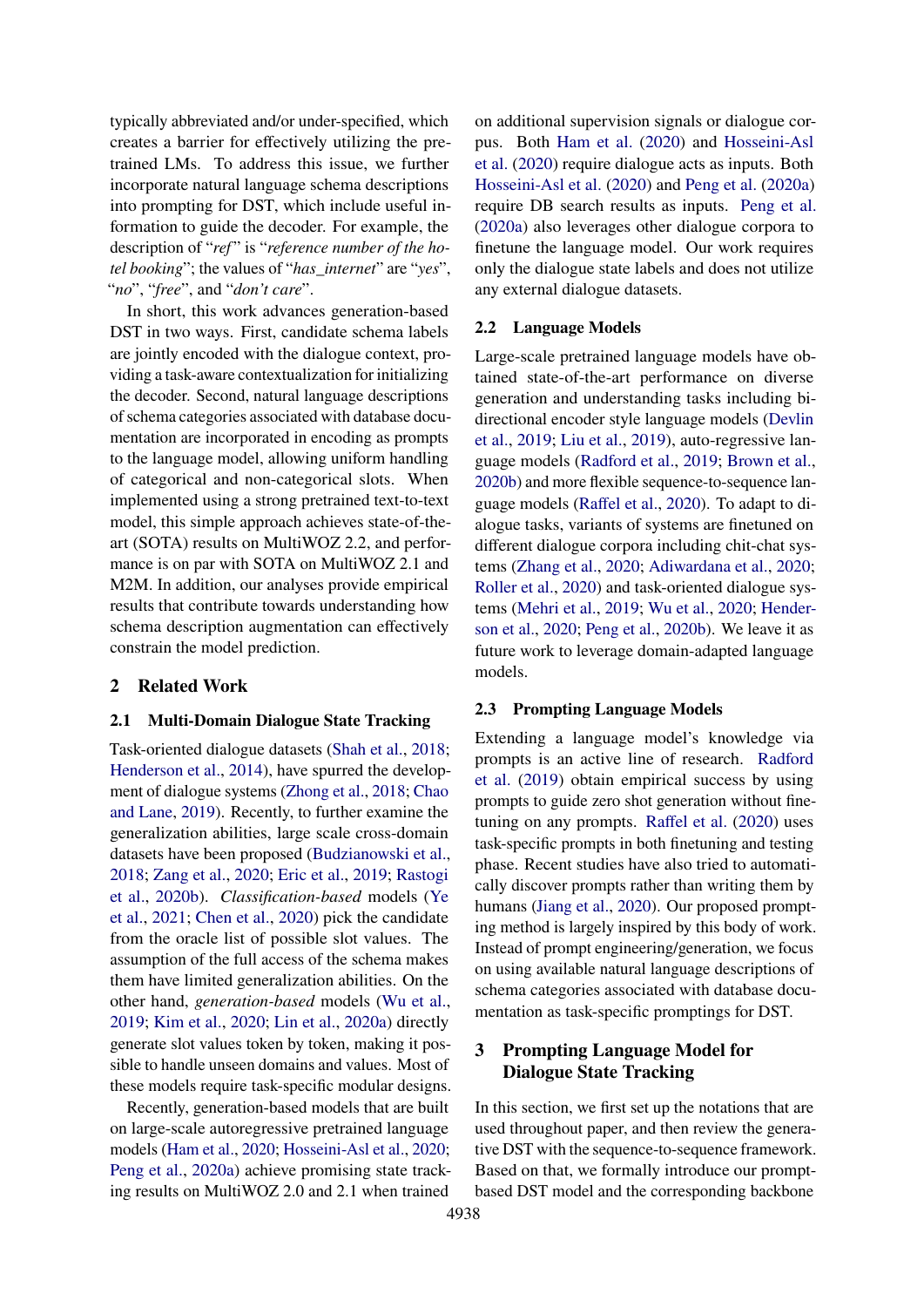<span id="page-2-0"></span>

| <b>Dialogue History</b> | 15 |  | $\rightarrow$ train   day   Monday |  |  |
|-------------------------|----|--|------------------------------------|--|--|
|                         |    |  |                                    |  |  |

(a) Generation-based DST w/ Sequential Decoding



(b) Schema-Based Prompt DST w/ Independent Decoding



(c) Natural Language Augmented Prompt DST w/ Independent Decoding



Figure 1: Overview of generative DST approaches for multi-domain scenario. The top three figures illustrate three different generative approaches considered in this paper and the bottom figure includes specific examples for dialogue history, domain names, slot names, natural language descriptions (types, set of valid values, etc.) for slots. Sub-figure (b)(c) demonstrate two prompt-based DST models proposed, where method in (c) includes additional natural language description of slots considered for tracking. Domain descriptions are omitted for brevity.

pretrained model.

**Notation.** For task-oriented dialogues considered in this paper, a dialogue consists of a sequence of utterances alternating between two parties,  $U_1, A_1, ..., U_T, A_T$ , where *U* and *A* represent the user utterance and the system response, respectively. In a turn *t*, the user provides a new utterance  $U_t$  and the system agent responds with utterance  $A_t$ . As shown in the bottom of [Fig](#page-2-0)[ure 1,](#page-2-0) at turn *t*, we denote the dialogue context as  $C_t = \{U_1, A_1, \ldots, A_{t-1}, U_t\}$ , which excludes the latest system response  $A_t$ . In this work, we assume a multi-domain scenario, in which case the schema contains *M* domains  $D = \{d_1, \ldots, d_M\}$  and *N* 

slots  $S = \{s_1, \ldots, s_N\}$  to track as examples illus-trated in [Figure 1.](#page-2-0)  $B_t$ , the dialogue state at turn *t*, is then defined as a mapping from a pair  $(d_m, s_n)$ into values *v*. Here, we define  $B_t(d_m, s_n) = \phi$ , if  $(d_m, s_n)$  is not in the current dialogue state. In the given example of [Figure 1,](#page-2-0) the pair (domain=*hotel*, slot=*ref*) is not in the dialogue state, and the value "*none*" is assigned.

## **3.1 Generation-based DST with the Sequence-to-sequence Model**

There are primarily two decoding strategies for generation-based DST in the literature for inferring the dialogue state at a particular turn – sequential  $(a)$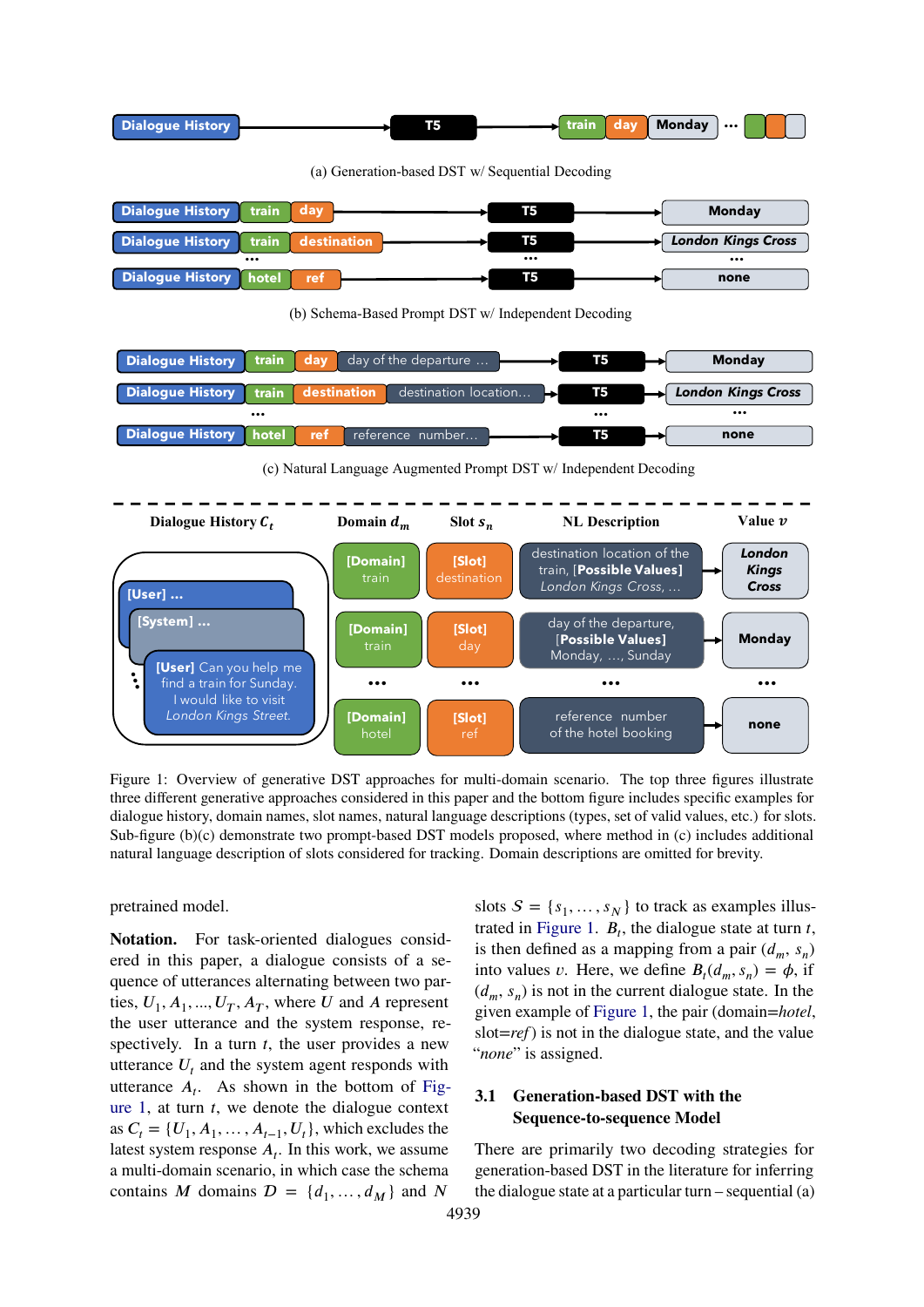and independent  $(b)(c)$  – both of which are explored in the paper as illustrated in [Figure 1.](#page-2-0)

In the first case (top system (a) in [Figure 1\)](#page-2-0), the dialogue history  $C_t$  is taken as input to the encoder, and domain-slot-value triplets  $(d_m, s_n, v)$  are generated sequentially, where  $B_t(d_m, s_n) \neq \phi$ . This approach is adopted in many systems that leverage autoregressive LMs [\(Peng et al.,](#page-9-3) [2020a;](#page-9-3) [Hosseini-](#page-9-4)[Asl et al.,](#page-9-4) [2020\)](#page-9-4). Despite being simple, this kind of sequential generation of multiple values is more likely to suffer from optimization issues with decoding long sequences resulting in lower performance. However, given its wide adoption in the literature, we still include this type of generative DST with the same backbone pretrained encoderdecoder Transformer model in our experiments. To partially address this issue, [Lin et al.](#page-9-15) [\(2020b\)](#page-9-15) propose a domain independent decoding where the decoder only have to generate a sequence of slot and value pairs within a specific given domain. Although their model leverages the same backbone model as ours, we empirically find that this form of strategy is still of limited effectiveness.

In the second case (middle two systems  $(b)(c)$ in [Figure 1\)](#page-2-0), the values for each domain-slot pair are generated independently, potentially in parallel. The domain and slot names (embedded as continuous representations) are either the initial hidden state of the decoder [\(Kim et al.,](#page-9-2) [2020\)](#page-9-2) or the first input of the decoder [\(Wu et al.,](#page-10-1) [2019\)](#page-10-1). Values are either generated for all possible domain-slot  $(d_m, s_n)$ pairs with a possible value of "*none*" and/or there is a separate gating mechanism for domain-slot combinations not currently active. Since we are interested in enriching the input with task-specific information, we focus on extending the independent decoding modeling for our prompt-based DST.

#### **3.2 Prompt-based DST**

In this section, we formally present the flow of our prompt-based DST with an encoder-decoder architecture. Here, we are interested in an encoderdecoder model with a bi-directional encoder [\(Raffel](#page-9-9) [et al.,](#page-9-9) [2020;](#page-9-9) [Lewis et al.,](#page-9-16) [2020\)](#page-9-16), in contrast with the uni-directional encoder used in autoregressive LMs [\(Radford et al.,](#page-9-6) [2019;](#page-9-6) [Brown et al.,](#page-8-3) [2020a\)](#page-8-3).

The input of the prompt-based DST is made up of a dialogue context  $C_t$  and a task-specific prompt. Here, we use two types of task-specific prompts, the domain-related prompt  $X(d_m)$ , and slot-related prompt  $X(s_n)$ , both of which are derived based on the given schema. We leave the discussion of two specific realizations of taskspecific prompts to the later part of this section. Specifically, all sub-sequences are concatenated with special segment tokens, i.e., "[user]  $U_1$  [system]  $A_1$  ...[system]  $A_{t-1}$  [user]  $U_t$  [domain]  $X(d_m)$  [slot]  $X(s_n)$ ", as input to the encoder, where [user], [system], [domain], [slot] are special segment tokens for indicating the start of a specific user utterance, system utterance, domain-related prompt, and slotrelated prompt, respectively.

Given this prompt-augmented input, the bidirectional encoder then outputs

$$
H_t = \text{Encoder}(C_t, X(d_m), X(s_n)), \tag{1}
$$

where  $H_t \in \mathbb{R}^{L \times k}$  is the hidden states of the encoder,  $L$  is the input sequence length, and  $k$  is the encoder hidden size. Then, the decoder attends to the encoder hidden states and decodes the corresponding slot value  $B_t(d_m, s_n)$ :

$$
B_t(d_m, s_n) = \text{Decoder}(H_t). \tag{2}
$$

The overall learning objective of this generation processing is maximizing the log-likelihood of  $B_t(d_m, s_n)$  given  $C_t$ ,  $X(d_m)$  and  $X(s_n)$ , that is

$$
\sum_{(m,n)} \log P(B_t(d_m, s_n) | C_t, X(d_m), X(s_n)).
$$
 (3)

During inference, a greedy decoding procedure is directly applied, i.e., only the most likely token in the given model vocabulary is predicted at each decoding step.

**Schema-Based Prompt.** The first realization of task-specific prompt considered in this paper is based on the domain and slot names as defined in the task-dependent schema. As shown in (b) of [Figure 1,](#page-2-0) given the domain name *train* and the slot name *day*, the specific prompt is in the form of "[domain] *train* [slot] *day*". Different from [\(Lin et al.,](#page-9-5) [2020a;](#page-9-5) [Wu et al.,](#page-10-1) [2019\)](#page-10-1) where the taskspecific information is used in the decoder side, our symbol-based prompt as additional input to the bi-directional encoder can potentially achieve taskaware contextualizations. Observing that users often revise/repair their earlier requests in dialogues, we posit that the resulting encoded representations can be more effectively used by the decoder for generating corresponding slot values.

**Natural Language Augmented Prompt.** One main drawback of symbol-based prompt is that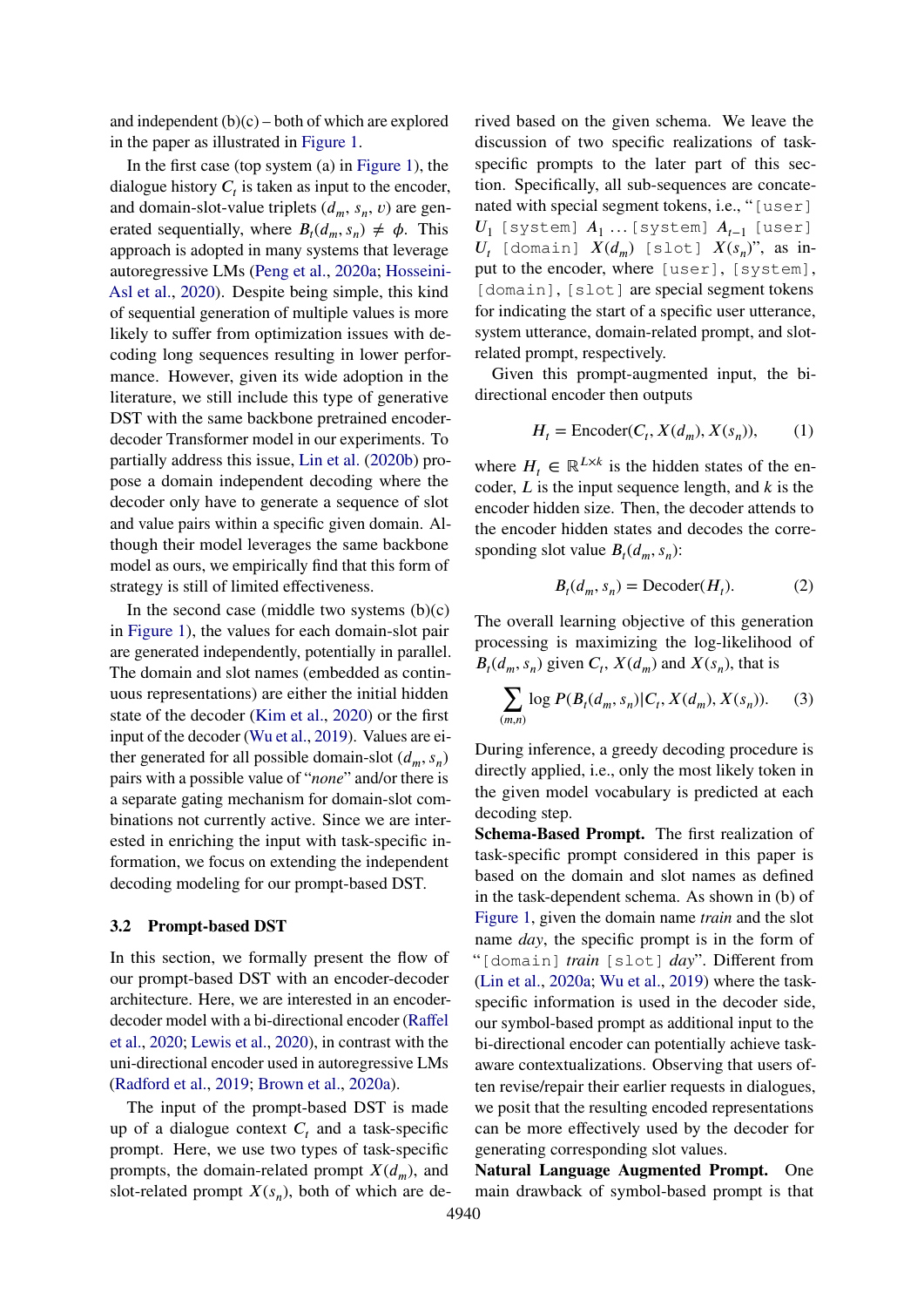<span id="page-4-0"></span>

| Dataset              | <b>MWOZ 2.2 MWOZ 2.1</b> |        | M2M   |
|----------------------|--------------------------|--------|-------|
| # Domains            | 8                        |        | 2     |
| # Dialogues          | 10438                    | 10438  | 3008  |
| # Total Turns        | 143004                   | 143048 | 27120 |
| Avg. Turns per Dial. | 13.70                    | 13.70  | 9.01  |
| Avg. Toks per Turn   | 13.23                    | 13.18  | 8.28  |
| $#$ Cat. Slots       | 21                       |        |       |
| # Non-Cat. Slots     | 40                       | 37     | 12.   |
| Domain Desc.         | Y                        | N      | N     |
| Slot Desc.           | Y                        | Y      | N     |
| Value Set            |                          | N      | N     |

Table 1: Experiment data summary. The numbers are computed on all splits of the datasets. MWOZ stands for MultiWOZ. Cat. Slots and Non-Cat. Slots stand for categorical slots and non-categorical slots, respectively. The rows Domain Desc. and Slot Desc. indicate whether the corresponding dataset has natural language description for domains and slots, respectively. The row Value Set incates whether the corresponding dataset provides possible value set for categorical slots.

those domain/slot names contain limited information that can be utilized by pretrained LMs. In other words, those symbols from the custom schema are typically under-specified and unlikely to appear in corpus for LM pretraining. Fortunately, documentation is commonly available for real-world databases, and it is a rich resource for domain knowledge that allows dialogue systems to better understand the meanings of the abbreviated domain and slot names. The documentation includes but is not limited to domain/slot descriptions and the list of possible values for categorical slots. In this work, we experiment with a simple approach that augments the input by incorporating the domain description after the domain name and the slot description (with the sequence of values, if any) following the slot name, as illustrated in the system (c) in [Figure 1.](#page-2-0)

#### **3.3 Backbone Sequence-to-sequence Model**

Our prompt-based DST model is initialized with weights from a pretrained LM in an encoderdecoder fashion. In this paper, we use the Text-to-Text Transformer (T5) [\(Raffel et al.,](#page-9-9) [2020\)](#page-9-9) as our backbone model. T5 is an encoder-decoder Transformer with relative position encodings [\(Shaw et al.,](#page-10-6) [2018\)](#page-10-6). We refer interested readers to the original paper for more details.

## **4 Experiments**

#### **4.1 Datasets**

Table [1](#page-4-0) summarizes the statistics of the datasets used in our experiments.

**MultiWOZ** [\(Budzianowski et al.,](#page-8-0) [2018\)](#page-8-0) is a multidomain task-oriented dialogue dataset that contains over 10K dialogues across 8 domains. It is a collection of human-human written conversations and has been one of the most popular benchmarks in the DST literature. Since its initial release, many erroneous annotations and user utterances have been identified and fixed in subsequent versions, i.e., MultiWOZ 2.1 [\(Eric et al.,](#page-8-5) [2019\)](#page-8-5) and MultiWOZ 2.2 [\(Zang et al.,](#page-10-3) [2020\)](#page-10-3). In addition, MultiWOZ 2.1 provides 2-3 descriptions for every slot in the dataset. We randomly sample one of them and use the same descriptions for every experiment. The original dataset does not have domain descriptions and possible values so these are omitted in the corresponding experiments. MultiWOZ 2.2 further provides descriptions of domain and slot as well as possible values for categorical slots.

**Machines Talking To Machines (M2M)** [\(Shah](#page-9-1) [et al.,](#page-9-1) [2018\)](#page-9-1) is a framework that combines simulation and online crowdsourcing. Templates of each dialogue are first generated and then online workers rewrite the conversations to make them humanreadable while preserving the meaning. It provides 3,000 dialogues spanning 2 domains. The restaurant domain is denoted as Sim-R and the movie domain is denoted as Sim-M. Since there are no descriptions provided in the corpus, we take existing descriptions from other corpora that have the same slots. Specifically, descriptions for the restaurant domain are taken from MultiWOZ 2.2, whereas descriptions for the movie domain are taken from SGD [\(Rastogi et al.,](#page-9-7) [2020b\)](#page-9-7). All slots in M2M are covered. Since all slots are non-categorical, the descriptions do not include the possible values.

**Evaluation Metric**. The standard joint goal accuracy (JGA) is used as the evaluation metric. It treats a prediction as correct only if for every domain all slots exactly match the ground-truth values. For MultiWOZ 2.1 and 2.2, we use the official evaluation script from the DSTC8 challenge [\(Rastogi et al.,](#page-9-17)  $2020a$ .<sup>[1](#page-4-1)</sup> For M2M, we adopt the above evaluation scripts with simple modifications.

<span id="page-4-1"></span><sup>1</sup>[https://github.com/google-research/](https://github.com/google-research/google-research/tree/master/schema_guided_dst#evaluation-on-multiwoz-21) [google-research/tree/master/schema\\_](https://github.com/google-research/google-research/tree/master/schema_guided_dst#evaluation-on-multiwoz-21) [guided\\_dst#evaluation-on-multiwoz-21](https://github.com/google-research/google-research/tree/master/schema_guided_dst#evaluation-on-multiwoz-21)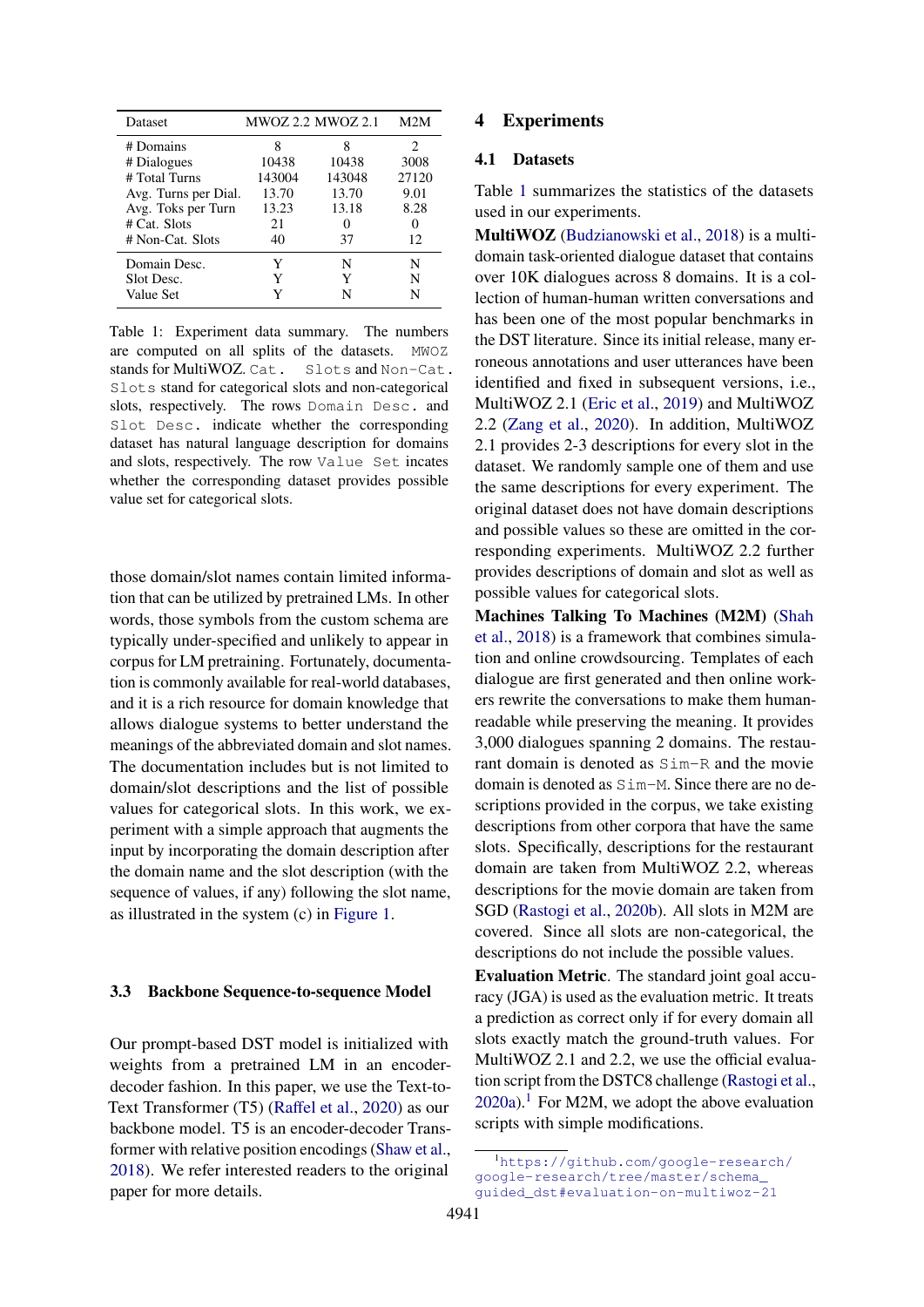<span id="page-5-0"></span>

| <b>Models</b> | Pretrained-Model/#Para. | JGA. |
|---------------|-------------------------|------|
| <b>TRADE</b>  | N                       | 48.6 |
| <b>DS-DST</b> | BERT-base / (110M)      | 51.7 |
| Seq2Seq-DU    | BERT-base / (110M)      | 54.4 |
| Sequential    | $T5$ -small / $(60M)$   | 48.9 |
| Sequential    | T5-base / (220M)        | 51.2 |
| Independent   | $T5$ -small / $(60M)$   | 55.2 |
| $w$ . desc    | T5-small $/(60M)$       | 56.3 |
| Independent   | T5-base / (220M)        | 56.7 |
| $w$ . desc    | T5-base / (220M)        | 57.6 |

Table 2: Results on MultiWOZ 2.2. All numbers are reported in joint goal accuracy (JGA)(%). *w.* desc means the model is trained with the description. # Para. stands for the number of model parameters.

## **4.2 MultiWOZ 2.2: Fully Annotated Natural Language Augmented Prompt**

We present the evaluation results on MultiWOZ 2.2 in [Table 2.](#page-5-0) The following baseline models are considered: TRADE [\(Wu et al.,](#page-10-1) [2019\)](#page-10-1), DS-DST [\(Zhang et al.,](#page-10-7) [2019\)](#page-10-7) and Seq2Seq-DU [\(Feng et al.,](#page-8-10) [2020\)](#page-8-10). Similar to ours, the decoding strategy of TRADE is independent. However, the sum of domain and slot embeddings are the first input of the decoder, which makes their dialogue history representation not task-aware contextualized. The sequential decoding strategy is worse than the independent decoding strategy by over 5% with both T5-small and T5-base. Even with T5-small (almost half the model size of BERT-base which is used in most previous benchmark models), our system achieves the SOTA performance using the independent decoding. As expected, T5-base systems outperform T5-small systems. With the augmentation of descriptions, we improve the overall JGA by over 1% in both T5-small and T5-base.

## **4.3 MultiWOZ 2.1: Partially Annotated Natural Language Augmented Prompt**

Different from MultiWOZ 2.2 studied in the previous section, MultiWOZ 2.1 only contains natural language descriptions for slots but not domains. In addition, there is no possible slot value information.

The evaluation results on MultiWOZ 2.1 are shown in Table [3,](#page-5-1) where we compare with TRADE [\(Wu et al.,](#page-10-1) [2019\)](#page-10-1), MinTL [\(Lin et al.,](#page-9-5) [2020a\)](#page-9-5), SST [\(Chen et al.,](#page-8-1) [2020\)](#page-8-1), TripPy [\(Heck et al.,](#page-8-2) [2020\)](#page-8-2), Simple-TOD [\(Hosseini-Asl et al.,](#page-9-4) [2020\)](#page-9-4), SOLOIST [\(Peng et al.,](#page-9-3) [2020a\)](#page-9-3) and TripPy+SCORE [\(Yu et al.,](#page-10-8) [2020\)](#page-10-8). Note that both SOLOIST and TripPY+SCORE use external dialogue datasets to

<span id="page-5-1"></span>

| <b>Models</b>           | Pretrained-Model / # Para. JGA                  |       |
|-------------------------|-------------------------------------------------|-------|
| <b>TRADE</b>            | N                                               | 45.60 |
| MinTL                   | T5-small $/(60M)$                               | 50.95 |
| MinTL                   | BART-large / (406M)                             | 53.62 |
| <b>SST</b>              | N                                               | 55.23 |
| <b>TripPy</b>           | BERT-base $/(110M)$                             | 55.29 |
| Simple-TOD <sup>2</sup> | GPT2/(117M)                                     | 55.72 |
| *SOLOIST                | $GPT-2/(117M)$                                  | 56.85 |
|                         | <i>*TripPy</i> + SCORE ROBERTA-large / $(355M)$ | 60.48 |
| Independent             | $T5$ -small / $(60M)$                           | 55.37 |
| $w$ . desc              | T5-small $/(60M)$                               | 56.12 |
| Independent             | T5-base / (220M)                                | 56.39 |
| w. desc                 | T5-base / (220M)                                | 56.66 |

Table 3: Results on MultiWOZ 2.1. All numbers are reported in joint goal accuracy (JGA)(%). *w.* desc means the model is trained with the description. \* means extra dialogue data is used to finetune the language model. # Para. stands for the number of model parameters.

finetune their models.

As expected, we observe that T5-base models perform consistently better than T5-small models. Moreover, using descriptions consistently improves the performance of both models. All our models outperform baselines that do not use extra dialogue data. It is worth noting that comparing with MinTL (T5-small), our model is better by over 4% even without descriptions. Further, our T5-small system is even better than MinTL built on BART-LARGE [\(Lewis et al.,](#page-9-16) [2020\)](#page-9-16) which has substantially more parameters. Similar to ours, MinTL leverages a sequence-to-sequence LM. One difference is that their domain information is fed only to the decoder while our approaches enables task-aware contextualization by prompting the LMs with domain and slot information on the encoder side. Another difference is that they jointly learn DST together with dialogue response generation, which provides more supervision signals. Therefore, the better performance of our systems implies that schema-driven prompting is effective.

Lastly, compared with MultiWOZ 2.2, the performance gain brought by augmenting natural language descriptions is less pronounced which is likely caused by the reduced information available in MultiWOZ 2.1 descriptions.

## **4.4 M2M: Borrowed Natural Language Augmented Prompt**

Table [4](#page-6-0) shows the evaluation results on M2M. In this case, all natural language descriptions are directly borrowed from dialogue datasets that are an-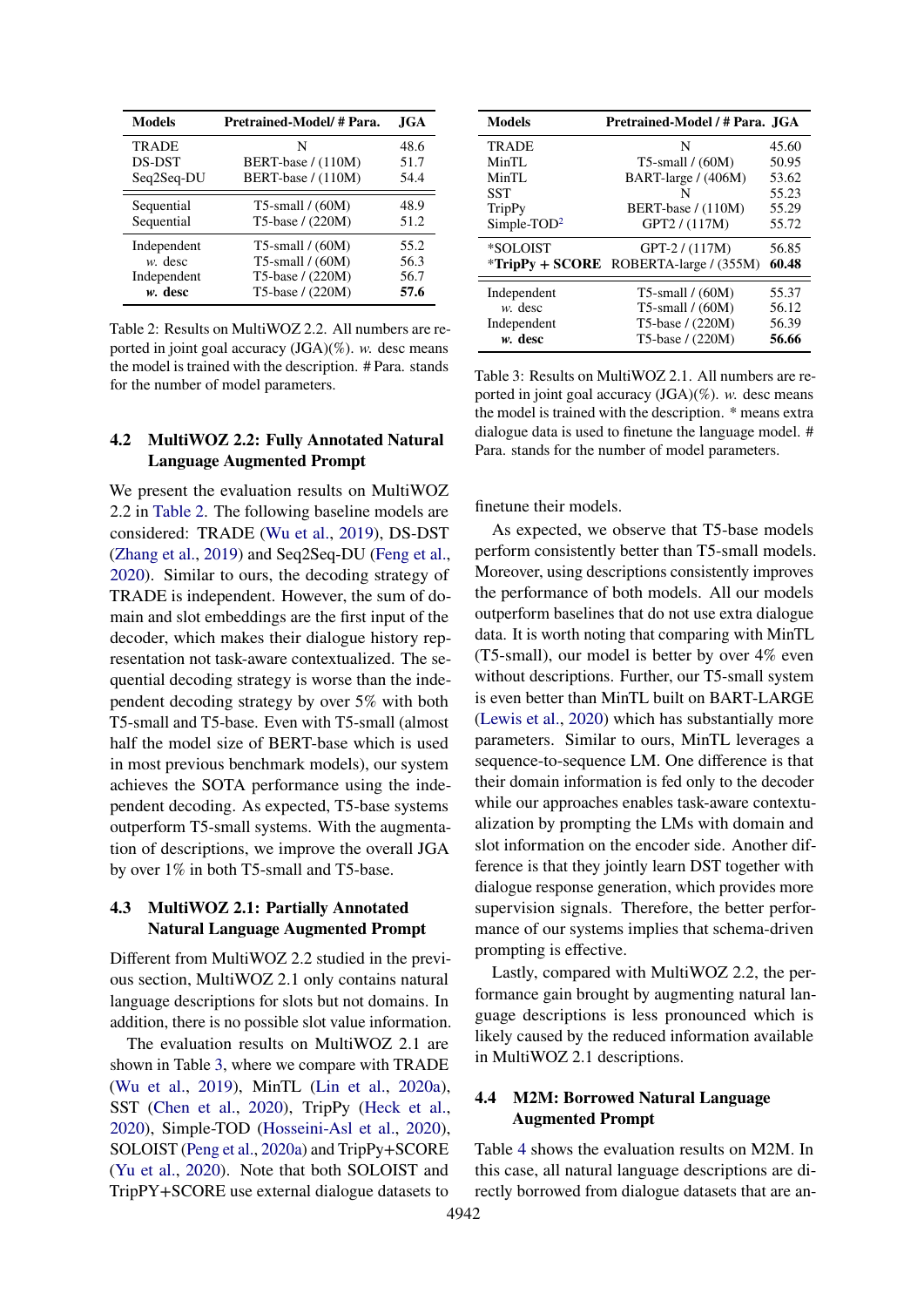<span id="page-6-0"></span>

| <b>Models</b>          | Sim-M | Sim-R | $Sim-M+R$ |
|------------------------|-------|-------|-----------|
| (Rastogi et al., 2017) | 96.8  | 94.4  |           |
| (Rastogi et al., 2018) | 50.4  | 87.1  | 73.8      |
| (Chao and Lane, 2019)  | 80.1  | 89.6  |           |
| (Heck et al., 2020)    | 83.5  | 90.0  |           |
| Independent            | 83.3  | 89.6  | 88.0      |
| $w$ . desc             | 81.0  | 90.6  | 86.4      |

Table 4: Results on M2M. All numbers are reported in joint goal accuracy(JGA)(%). [\(Rastogi et al.,](#page-9-18) [2017\)](#page-9-18) should be considered as a kind of oracle upper bound performance because the target slot value is guaranteed to be in the candidate list and consider by the model.

notated in a different manner. We achieve the SOTA performance on Sim-R and Sim-M+R while being comparable on Sim-M. The improvements of descriptions are only evident on the restaurant domain. The lack of improvement from slot descriptions for the movie domain may be because the slot descriptions do not add much beyond the slot name (compared to "category" for the restaurant domain) or that it has slots that generalize better across domains (e.g. date, time, number of people).

#### **5 Analysis**

#### **5.1 Breakdown Evaluation for MultiWOZ**

In [Table 5,](#page-6-1) we follow the categorization provided in [\(Zang et al.,](#page-10-3) [2020\)](#page-10-3) and show the breakdown evaluation of categorical and non-categorical slots on MultiWOZ 2.2. As we can see, the breakdown accuracy scores for both categorical and non-categorical slots are pretty consistent with the overall JGA. For both T5-small and T5-base models, models with sequential decoding perform worse than the corresponding models with independent decoding for both categorical and non-categorical slots. In particular, the independent decoding models achieve more pronounced improvement in categorical slots indicating that the task-specific prompt is very helpful for guiding the decoder to predict valid values. When comparing models using natural language description with those not, we observe performance gains for both types of slots for T-base but only non-categorical slots for T5-small. It is likely that the smaller size of T5 has limited representation capability to effectively utilize the additional textual description information regarding types and possible values.

<span id="page-6-1"></span>

| <b>Models</b>              | <b>JGA CAT NON-CAT</b> |      |
|----------------------------|------------------------|------|
| Sequential (T5-small)      | 48.9 61.3              | 69.0 |
| Sequential (T5-base)       | 51.2 62.9              | 70.9 |
| Independent (T5-small)     | 55.2 71.4              | 75.2 |
| $w$ , desc                 | 56.3 71.1              | 76.2 |
| w. only slot desc          | 55.2 70.4              | 75.8 |
| w. only domain desc        | 54.3 70.1              | 75.4 |
| w. only slot + domain desc | 55.9 71.2              | 76   |
| Independent (T5-base)      | 56.7 71.6              | 76.3 |
| $w$ . desc                 | 57.6 72.4              | 76.8 |

Table 5: Slot type breakdown results on the test set of MultiWOZ 2.2. All numbers are reported in joint goal accuracy(JGA) (%). CAT and NON-CAT correspond to categorical slots JGA and non-categorical slots JGA, respectively. *w.* desc indicates that the model is trained with the full description.

#### **5.2 Ablation Study on Schema Descriptions**

To understand what parts of the schema descriptions are most important, we experiment with three kinds of description combinations on MultiWOZ 2.2 using the T5-small configuration: **(i)** excludes the list of possible values for categorical slots **(ii)** excludes slot descriptions **(iii)** excludes domain descriptions. For **(i)**, there is an 0.4% point drop in JGA, validating that value sets can successfully constrain the model output, as we illustrate in [Table 6.](#page-7-0) For **(ii)**, there is a 0.8% point drop in JGA. And for **(iii)**, there is a 0.1% point drop in JGA. This shows that slot descriptions are the most important part of the schema prompts and domain descriptions are relatively less effective. This is probably due to the fact that there are 61 slots in MultiWOZ 2.2 but only 8 domains. Also, the domain names are all self-contained single words.

#### **5.3 The Effectiveness of Natural Language Augmented Prompt**

In order to understand the benefit of natural language augmented prompt, we focus on analyzing the examples where the description augmented model correctly tracks the dialogue state while the unaugmented one fails. Based on our analysis of T5-base model on MultiWOZ 2.2, the most common errors are either misses of gold slots or overpredictions of irrelevant slots (82.8% of all errors). The remaining error cases are correct slot predictions with wrong slot values (17.2%).

We provide representative examples for which the description augmented system correctly tracks the dialogue states but not the unaugmented one in [Table 6.](#page-7-0) In the first example, the phrases in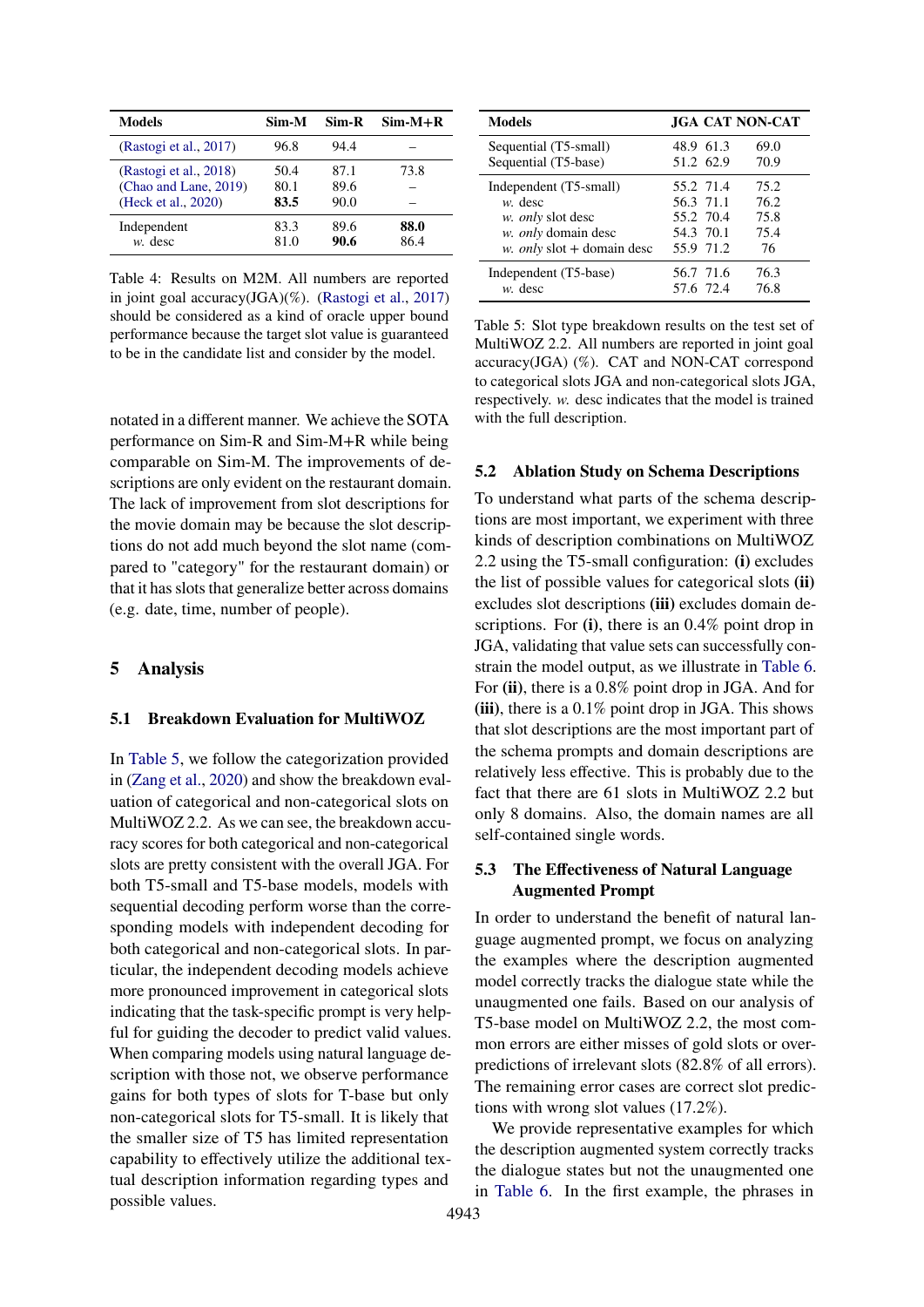<span id="page-7-0"></span>

| Database Train                               | <b>Slot Descriptions    Possible Values</b>                                                                                                                                                                                                                                                                                                                                                                 |
|----------------------------------------------|-------------------------------------------------------------------------------------------------------------------------------------------------------------------------------------------------------------------------------------------------------------------------------------------------------------------------------------------------------------------------------------------------------------|
| arriveby                                     | arrival time of the train                                                                                                                                                                                                                                                                                                                                                                                   |
| destination                                  | destination of the train II Birmingham New Street, <b>London Kings Cross</b> , , Stevenage                                                                                                                                                                                                                                                                                                                  |
| <b>Dialogue History</b><br>no desc.<br>desc. | [SYS] The earliest being 19:09 and arriving by 20:54. Would that work for you?<br>[USR] Yes, I think the 20:54 arrival time should work.<br>(train, day, friday) (train, departure, leicester) (train, destination, cambridge) (train, leaveat,<br>19:00<br><b>(train, arriveby, 20:54)</b> (train, day, friday) (train, departure, leicester) (train, destination, cam-<br>bridge) (train, leaveat, 19:00) |
| <b>Dialogue History</b>                      | [USER] I need to find a train going to Leicester that arrives by 4:45 PM. Do you know of one?                                                                                                                                                                                                                                                                                                               |
| no desc.                                     | $(train, arriveby, 04:45)$ (train, destination, leicester)                                                                                                                                                                                                                                                                                                                                                  |
| desc.                                        | $(train, arriveby, 16:45)$ (train, destination, leicester)                                                                                                                                                                                                                                                                                                                                                  |
| <b>Dialogue History</b>                      | <i>(USER)</i> Can you help me find a train for Sunday. I would like to visit <b>London Kings Street</b> .                                                                                                                                                                                                                                                                                                   |
| no desc.                                     | (train, destination, London Kings Street) (train, day, Sunday)                                                                                                                                                                                                                                                                                                                                              |
| desc.                                        | (train, destination, London Kings Cross) (train, day, Sunday)                                                                                                                                                                                                                                                                                                                                               |

Table 6: Examples for train domain dialogues where the description-augmented ("desc.") model make the correct state predictions but the unaugmented models ("no desc.") fails. The correctly predicted triplets are in bold.

<span id="page-7-1"></span>

| <b>Dialogue History</b>  | 53.33%: Annotation Errors<br>[SYSTEM] Out of the 21 restaurant choices, one is the Yippee Noodle Bar which is moderately<br>priced in the centre of town. Would you like to make a reservation?                                                                                                                                              |
|--------------------------|----------------------------------------------------------------------------------------------------------------------------------------------------------------------------------------------------------------------------------------------------------------------------------------------------------------------------------------------|
| Gold<br>desc. Prediction | <i>(USER)</i> That sounds great, what is the postcode?<br>(restaurant, area, centre) (restaurant, pricerange, moderate) (restaurant, name, vippee noodle<br><i>bar</i>                                                                                                                                                                       |
| <b>Dialogue History</b>  | 20.00%: Unable to Capture System Information<br>$[SISTEM]$ There is TR6679. It leaves at 19:35 and arrives at 19:52. Is that good for you?<br><i>[USER]</i> Sounds good. May I have the travel time and ticket price, please?                                                                                                                |
| Gold<br>desc. Prediction | $(train, arriveby, 19:52) (train, leaveat, 19:35)$<br>( )                                                                                                                                                                                                                                                                                    |
| <b>Dialogue History</b>  | 16.66%: Unable to Mention Slot Provided by User<br>[USER] Do you happen to know if there is a nightclub in the centre?<br>[SYSTEM] Yes, we have FIVE nightclubs in the centre of town. Is there a particular one you're<br>looking for?<br>[USER] I don't care which one you recommend, but can you tell me the entrance fee and<br>address? |
| Gold<br>desc. Prediction | (attraction, area, centre) (attraction, type, nightclub) ( <b>attraction, name, dontcare</b> )<br>(attraction, area, centre) (attraction, type, nightclub)                                                                                                                                                                                   |
| <b>Dialogue History</b>  | 10.00%: Incorrect Value Reference<br>[USER] Hi can you help me find a very nice Italian restaurant near the centre of cambridge?<br>[SYSTEM] Please specify your price range.<br>[USER] It does not matter.                                                                                                                                  |
| Gold<br>desc. Prediction | (restaurant, area, centre) (restaurant, food, italian) (restaurant, pricerange, dontcare)<br>(restaurant, area, centre) (restaurant, food, italian) (restaurant, pricerange, expensive)                                                                                                                                                      |

Table 7: The most common error types of our best model(t5-base *w/ desc.*) and corresponding examples.

the dialogue history are partially matched to the slot description of *arriveby* making it easier for the description-augmented system to detect the mention of the correct slot. For the second example, the type information in the description implicitly guides the model to focus on time-related information leading the correct output of the normalized time expression, 16:45. In contrast, the model without descriptions only generates the partial answer 4:45, ignoring PM. Lastly, "London Kings Street" is a typographical error in this case. By utilizing

the provided possible values included in the slot descriptions, the model is able to generate the correct slot value without spelling error, demonstrating that the natural language augmented prompt can successfully constrain the model output and potentially provides robustness to the dialogue state tracking system.

## **5.4 Error Analysis of Natural Language Augmented Prompt-based DST**

Here, we further carry out error analyses into the natural language augmented prompt-based T5-base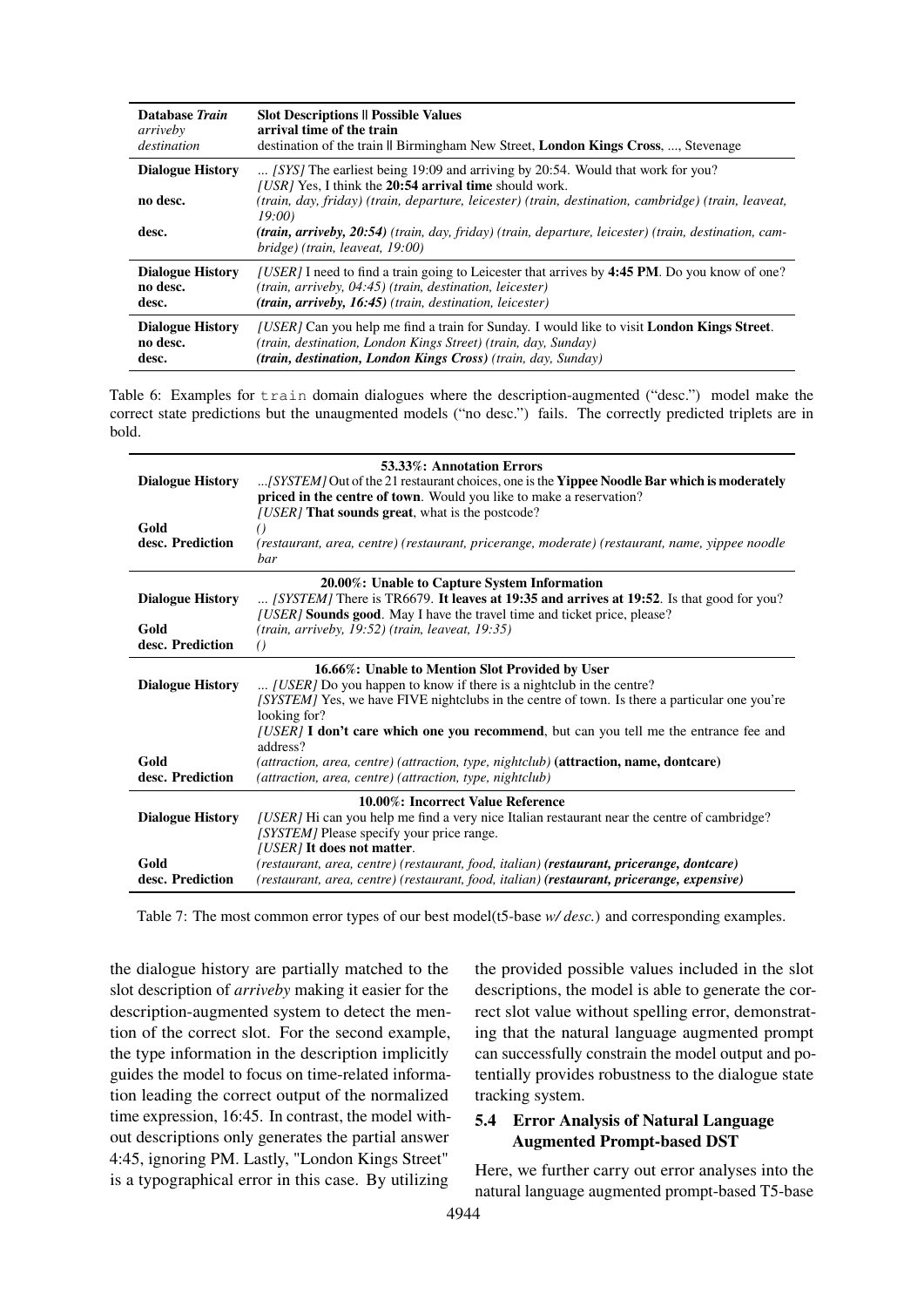model on MultiWOZ 2.2. As shown in [Table 7,](#page-7-1) we randomly sample 50 turns and categorize them into different types. In summary, there are four types of errors: **(i)** The most common error type is annotation error in which the model prediction is actually correct, which is similar to the findings of [\(Zhou](#page-10-9) [and Small,](#page-10-9) [2019\)](#page-10-9). **(ii)** 20% of the errors come from model failing to capture information provided by the system.<sup>[3](#page-8-11)</sup> (iii)  $16.66\%$  of the errors are caused by the model misses of at least one gold slot. **(iv)** 10% of the errors are correct slot predictions with the wrong corresponding values. In general, most errors are likely caused by the lack of explicit modeling of user-system interactions.

## **6 Conclusion**

In this work, we propose a simple but effective task-oriented dialogue system based on large-scale pretrained LM. We show that, by reformulating the dialogue state tracking task as prompting knowledge from LM, our model can benefit from the knowledge-rich sequence to sequence T5 model. Based on our experiments, the proposed natural language augmented prompt-based DST model achieve SOTA on MultiWOZ 2.2 and comparable performance on MultiWOZ 2.1 and M2M to recent SOTA models. Moreover, our analyses provide evidence that the natural language prompt is effectively utilized to constrain the model prediction.

#### **Acknowledgements**

This research was supported in part by a grant from Allstate. We would like to thank the reviewers for their constructive feedback.

#### **References**

- <span id="page-8-9"></span>Daniel Adiwardana, Minh-Thang Luong, David R So, Jamie Hall, Noah Fiedel, Romal Thoppilan, Zi Yang, Apoorv Kulshreshtha, Gaurav Nemade, Yifeng Lu, et al. 2020. Towards a human-like open-domain chatbot. *arXiv preprint arXiv:2001.09977*.
- <span id="page-8-3"></span>Tom Brown, Benjamin Mann, Nick Ryder, Melanie Subbiah, Jared D Kaplan, Prafulla Dhariwal, Arvind Neelakantan, Pranav Shyam, Girish Sastry, Amanda Askell, Sandhini Agarwal, Ariel Herbert-Voss, Gretchen Krueger, Tom Henighan, Rewon Child,

Aditya Ramesh, Daniel Ziegler, Jeffrey Wu, Clemens Winter, Chris Hesse, Mark Chen, Eric Sigler, Mateusz Litwin, Scott Gray, Benjamin Chess, Jack Clark, Christopher Berner, Sam McCandlish, Alec Radford, Ilya Sutskever, and Dario Amodei. 2020a. [Language models are few-shot learners.](https://proceedings.neurips.cc/paper/2020/file/1457c0d6bfcb4967418bfb8ac142f64a-Paper.pdf) In *Advances in Neural Information Processing Systems*, volume 33, pages 1877–1901. Curran Associates, Inc.

- <span id="page-8-8"></span>Tom B Brown, Benjamin Mann, Nick Ryder, Melanie Subbiah, Jared Kaplan, Prafulla Dhariwal, Arvind Neelakantan, Pranav Shyam, Girish Sastry, Amanda Askell, et al. 2020b. Language models are few-shot learners. *arXiv preprint arXiv:2005.14165*.
- <span id="page-8-0"></span>Paweł Budzianowski, Tsung-Hsien Wen, Bo-Hsiang Tseng, Iñigo Casanueva, Stefan Ultes, Osman Ramadan, and Milica Gasic. 2018. Multiwoz-a largescale multi-domain wizard-of-oz dataset for taskoriented dialogue modelling. In *Proceedings of the 2018 Conference on Empirical Methods in Natural Language Processing*, pages 5016–5026.
- <span id="page-8-4"></span>Guan-Lin Chao and Ian Lane. 2019. Bert-dst: Scalable end-to-end dialogue state tracking with bidirectional encoder representations from transformer.
- <span id="page-8-1"></span>Lu Chen, Boer Lv, Chi Wang, Su Zhu, Bowen Tan, and Kai Yu. 2020. Schema-guided multi-domain dialogue state tracking with graph attention neural networks. In *Proceedings of the AAAI Conference on Artificial Intelligence*, volume 34, pages 7521–7528.
- <span id="page-8-7"></span>Jacob Devlin, Ming-Wei Chang, Kenton Lee, and Kristina Toutanova. 2019. Bert: Pre-training of deep bidirectional transformers for language understanding. In *Proceedings of the 2019 Conference of the North American Chapter of the Association for Computational Linguistics: Human Language Technologies, Volume 1 (Long and Short Papers)*, pages 4171– 4186.
- <span id="page-8-5"></span>Mihail Eric, Rahul Goel, Shachi Paul, Abhishek Sethi, Sanchit Agarwal, Shuyag Gao, and Dilek Hakkani-Tur. 2019. Multiwoz 2.1: Multi-domain dialogue state corrections and state tracking baselines. *arXiv preprint arXiv:1907.01669*.
- <span id="page-8-10"></span>Yue Feng, Yang Wang, and Hang Li. 2020. A sequenceto-sequence approach to dialogue state tracking. *arXiv preprint arXiv:2011.09553*.
- <span id="page-8-6"></span>Donghoon Ham, Jeong-Gwan Lee, Youngsoo Jang, and Kee-Eung Kim. 2020. End-to-end neural pipeline for goal-oriented dialogue systems using gpt-2. In *Proceedings of the 58th Annual Meeting of the Association for Computational Linguistics*, pages 583– 592.
- <span id="page-8-2"></span>Michael Heck, Carel van Niekerk, Nurul Lubis, Christian Geishauser, Hsien-Chin Lin, Marco Moresi, and Milica Gasic. 2020. Trippy: A triple copy strategy for value independent neural dialog state tracking. In *Proceedings of the 21th Annual Meeting of the*

<span id="page-8-11"></span><sup>3</sup>There is label inconsistency in the MultiWoZ as pointed out by [\(Zhou and Small,](#page-10-9) [2019\)](#page-10-9). If the user confirms the booking or gives a positive response, then the dialogue states in the previous system utterance should be grounded. However, this rule is not always followed in the dataset construction. So to some extent, this type of error is inevitable.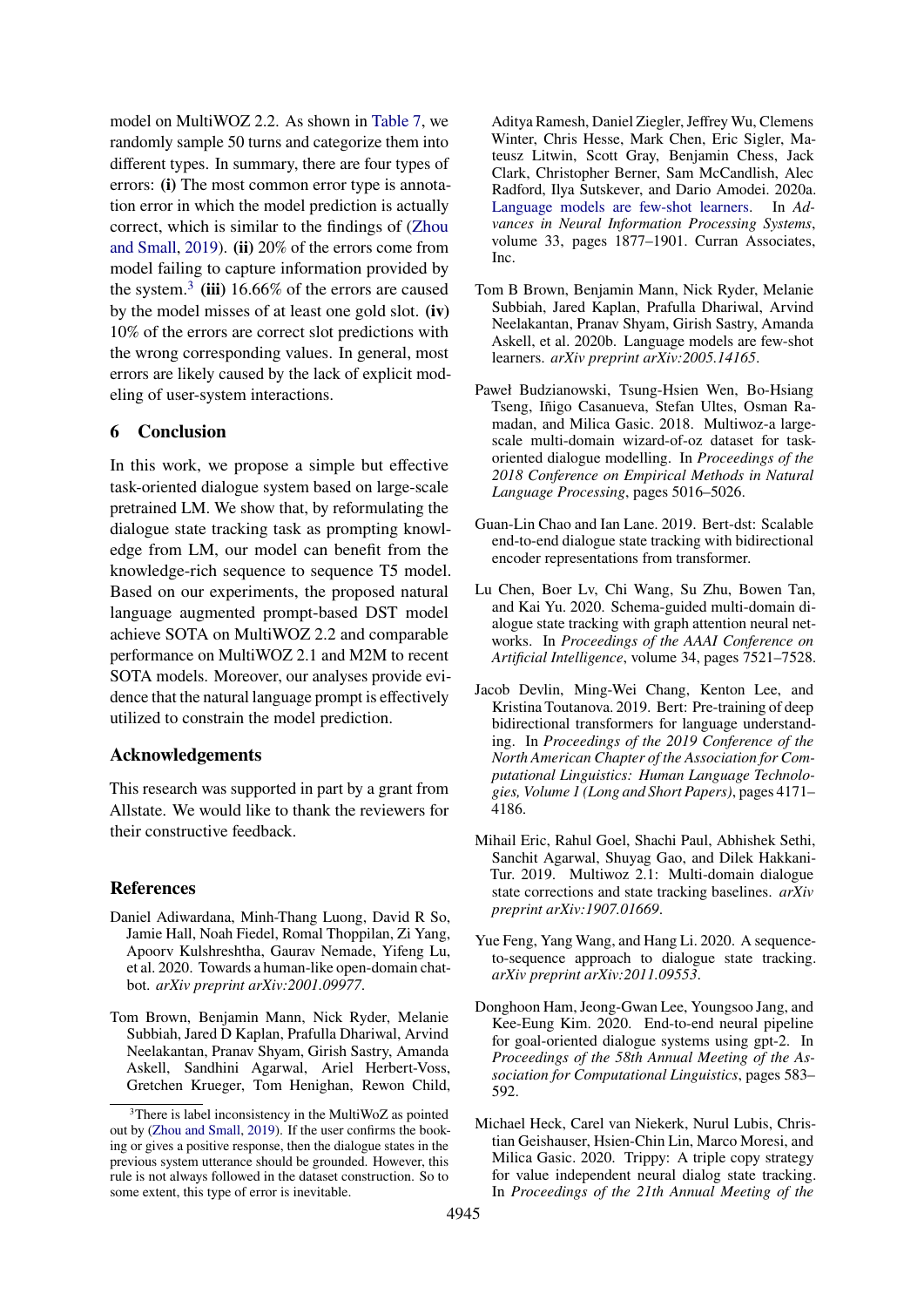*Special Interest Group on Discourse and Dialogue*, pages 35–44.

- <span id="page-9-12"></span>Matthew Henderson, Iñigo Casanueva, Nikola Mrkšić, Pei-Hao Su, Tsung-Hsien Wen, and Ivan Vulić. 2020. Convert: Efficient and accurate conversational representations from transformers. In *Proceedings of the 2020 Conference on Empirical Methods in Natural Language Processing: Findings*, pages 2161–2174.
- <span id="page-9-0"></span>Matthew Henderson, Blaise Thomson, and Jason D Williams. 2014. The second dialog state tracking challenge. In *Proceedings of the 15th annual meeting of the special interest group on discourse and dialogue (SIGDIAL)*, pages 263–272.
- <span id="page-9-4"></span>Ehsan Hosseini-Asl, Bryan McCann, Chien-Sheng Wu, Semih Yavuz, and Richard Socher. 2020. A simple language model for task-oriented dialogue. *arXiv preprint arXiv:2005.00796*.
- <span id="page-9-14"></span>Zhengbao Jiang, Frank F Xu, Jun Araki, and Graham Neubig. 2020. How can we know what language models know? *Transactions of the Association for Computational Linguistics*, 8:423–438.
- <span id="page-9-2"></span>Sungdong Kim, Sohee Yang, Gyuwan Kim, and Sang-Woo Lee. 2020. Efficient dialogue state tracking by selectively overwriting memory. In *Proceedings of the 58th Annual Meeting of the Association for Computational Linguistics*, pages 567–582.
- <span id="page-9-16"></span>Mike Lewis, Yinhan Liu, Naman Goyal, Marjan Ghazvininejad, Abdelrahman Mohamed, Omer Levy, Veselin Stoyanov, and Luke Zettlemoyer. 2020. [BART: Denoising sequence-to-sequence pre](https://doi.org/10.18653/v1/2020.acl-main.703)[training for natural language generation, translation,](https://doi.org/10.18653/v1/2020.acl-main.703) [and comprehension.](https://doi.org/10.18653/v1/2020.acl-main.703) In *Proceedings of the 58th Annual Meeting of the Association for Computational Linguistics*, pages 7871–7880, Online. Association for Computational Linguistics.
- <span id="page-9-5"></span>Zhaojiang Lin, Andrea Madotto, Genta Indra Winata, and Pascale Fung. 2020a. [MinTL: Minimalist trans](https://doi.org/10.18653/v1/2020.emnlp-main.273)[fer learning for task-oriented dialogue systems.](https://doi.org/10.18653/v1/2020.emnlp-main.273) In *Proceedings of the 2020 Conference on Empirical Methods in Natural Language Processing (EMNLP)*, pages 3391–3405, Online. Association for Computational Linguistics.
- <span id="page-9-15"></span>Zhaojiang Lin, Andrea Madotto, Genta Indra Winata, and Pascale Fung. 2020b. Mintl: Minimalist transfer learning for task-oriented dialogue systems. In *Proceedings of the 2020 Conference on Empirical Methods in Natural Language Processing (EMNLP)*, pages 3391–3405.
- <span id="page-9-8"></span>Yinhan Liu, Myle Ott, Naman Goyal, Jingfei Du, Mandar Joshi, Danqi Chen, Omer Levy, Mike Lewis, Luke Zettlemoyer, and Veselin Stoyanov. 2019. Roberta: A robustly optimized bert pretraining approach. *arXiv preprint arXiv:1907.11692*.
- <span id="page-9-20"></span>Ilya Loshchilov and Frank Hutter. 2018. Decoupled weight decay regularization. In *International Conference on Learning Representations*.
- <span id="page-9-11"></span>Shikib Mehri, Evgeniia Razumovskaia, Tiancheng Zhao, and Maxine Eskenazi. 2019. Pretraining methods for dialog context representation learning. In *Proceedings of the 57th Annual Meeting of the Association for Computational Linguistics*, pages 3836– 3845.
- <span id="page-9-3"></span>Baolin Peng, Chunyuan Li, Jinchao Li, Shahin Shayandeh, Lars Liden, and Jianfeng Gao. 2020a. [Soloist:](http://arxiv.org/abs/2005.05298) [Few-shot task-oriented dialog with a single pre](http://arxiv.org/abs/2005.05298)[trained auto-regressive model.](http://arxiv.org/abs/2005.05298)
- <span id="page-9-13"></span>Baolin Peng, Chenguang Zhu, Chunyuan Li, Xiujun Li, Jinchao Li, Michael Zeng, and Jianfeng Gao. 2020b. Few-shot natural language generation for task-oriented dialog. In *Proceedings of the 2020 Conference on Empirical Methods in Natural Language Processing: Findings*, pages 172–182.
- <span id="page-9-6"></span>Alec Radford, Jeffrey Wu, Rewon Child, David Luan, Dario Amodei, and Ilya Sutskever. 2019. Language models are unsupervised multitask learners.
- <span id="page-9-9"></span>Colin Raffel, Noam Shazeer, Adam Roberts, Katherine Lee, Sharan Narang, Michael Matena, Yanqi Zhou, Wei Li, and Peter J Liu. 2020. Exploring the limits of transfer learning with a unified text-to-text transformer. *Journal of Machine Learning Research*, 21:1–67.
- <span id="page-9-19"></span>Abhinav Rastogi, Raghav Gupta, and Dilek Hakkani-Tur. 2018. Multi-task learning for joint language understanding and dialogue state tracking. In *Proceedings of the 19th Annual SIGdial Meeting on Discourse and Dialogue*, pages 376–384.
- <span id="page-9-18"></span>Abhinav Rastogi, Dilek Hakkani-Tür, and Larry Heck. 2017. Scalable multi-domain dialogue state tracking. In *2017 IEEE Automatic Speech Recognition and Understanding Workshop (ASRU)*, pages 561– 568. IEEE.
- <span id="page-9-17"></span>Abhinav Rastogi, Xiaoxue Zang, Srinivas Sunkara, Raghav Gupta, and Pranav Khaitan. 2020a. Schemaguided dialogue state tracking task at dstc8. *arXiv preprint arXiv:2002.01359*.
- <span id="page-9-7"></span>Abhinav Rastogi, Xiaoxue Zang, Srinivas Sunkara, Raghav Gupta, and Pranav Khaitan. 2020b. Towards scalable multi-domain conversational agents: The schema-guided dialogue dataset. In *Proceedings of the AAAI Conference on Artificial Intelligence*, volume 34, pages 8689–8696.
- <span id="page-9-10"></span>Stephen Roller, Emily Dinan, Naman Goyal, Da Ju, Mary Williamson, Yinhan Liu, Jing Xu, Myle Ott, Kurt Shuster, Eric M Smith, et al. 2020. Recipes for building an open-domain chatbot. *arXiv preprint arXiv:2004.13637*.
- <span id="page-9-1"></span>Pararth Shah, Dilek Hakkani-Tür, Gokhan Tür, Abhinav Rastogi, Ankur Bapna, Neha Nayak, and Larry Heck. 2018. Building a conversational agent overnight with dialogue self-play. *arXiv preprint arXiv:1801.04871*.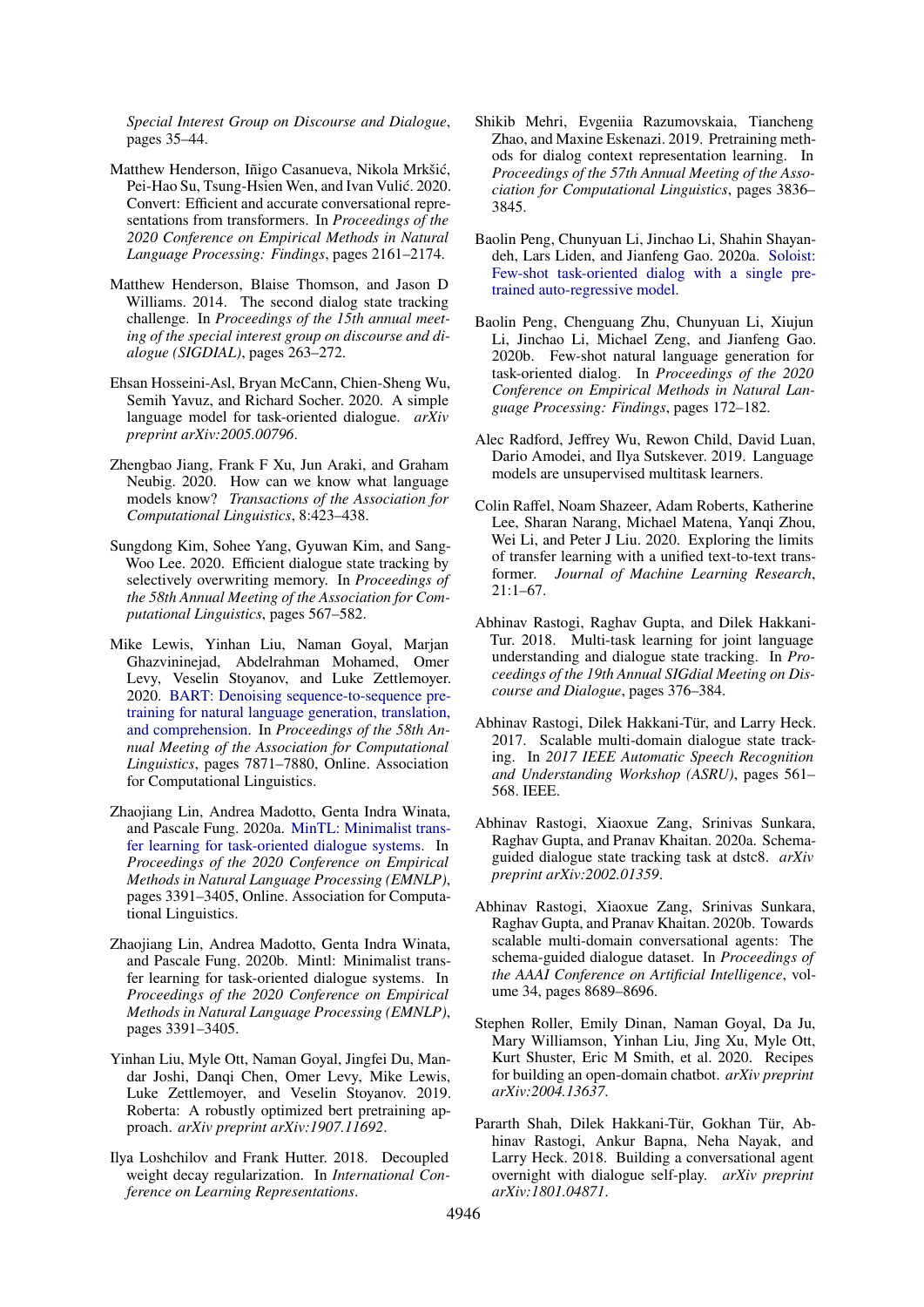- <span id="page-10-6"></span>Peter Shaw, Jakob Uszkoreit, and Ashish Vaswani. 2018. Self-attention with relative position representations. In *Proceedings of the 2018 Conference of the North American Chapter of the Association for Computational Linguistics: Human Language Technologies, Volume 2 (Short Papers)*, pages 464–468.
- <span id="page-10-5"></span>Chien-Sheng Wu, Steven CH Hoi, Richard Socher, and Caiming Xiong. 2020. Tod-bert: Pre-trained natural language understanding for task-oriented dialogue. In *Proceedings of the 2020 Conference on Empirical Methods in Natural Language Processing (EMNLP)*, pages 917–929.
- <span id="page-10-1"></span>Chien-Sheng Wu, Andrea Madotto, Ehsan Hosseini-Asl, Caiming Xiong, Richard Socher, and Pascale Fung. 2019. Transferable multi-domain state generator for task-oriented dialogue systems. In *Proceedings of the 57th Annual Meeting of the Association for Computational Linguistics*, pages 808–819.
- <span id="page-10-0"></span>Fanghua Ye, Jarana Manotumruksa, Qiang Zhang, Shenghui Li, and Emine Yilmaz. 2021. Slot selfattentive dialogue state tracking. *arXiv preprint arXiv:2101.09374*.
- <span id="page-10-8"></span>Tao Yu, Rui Zhang, Alex Polozov, Christopher Meek, and Ahmed Hassan Awadallah. 2020. Score: Pretraining for context representation in conversational semantic parsing. In *International Conference on Learning Representations*.
- <span id="page-10-3"></span>Xiaoxue Zang, Abhinav Rastogi, and Jindong Chen. 2020. Multiwoz 2.2: A dialogue dataset with additional annotation corrections and state tracking baselines. In *Proceedings of the 2nd Workshop on Natural Language Processing for Conversational AI*, pages 109–117.
- <span id="page-10-7"></span>Jian-Guo Zhang, Kazuma Hashimoto, Chien-Sheng Wu, Yao Wan, Philip S Yu, Richard Socher, and Caiming Xiong. 2019. Find or classify? dual strategy for slot-value predictions on multi-domain dialog state tracking. *arXiv preprint arXiv:1910.03544*.
- <span id="page-10-4"></span>Yizhe Zhang, Siqi Sun, Michel Galley, Yen-Chun Chen, Chris Brockett, Xiang Gao, Jianfeng Gao, Jingjing Liu, and William B Dolan. 2020. Dialogpt: Largescale generative pre-training for conversational response generation. In *Proceedings of the 58th Annual Meeting of the Association for Computational Linguistics: System Demonstrations*, pages 270– 278.
- <span id="page-10-2"></span>Victor Zhong, Caiming Xiong, and Richard Socher. 2018. Global-locally self-attentive dialogue state tracker. *arXiv preprint arXiv:1805.09655*.
- <span id="page-10-9"></span>Li Zhou and Kevin Small. 2019. Multi-domain dialogue state tracking as dynamic knowledge graph enhanced question answering. *arXiv preprint arXiv:1911.06192*.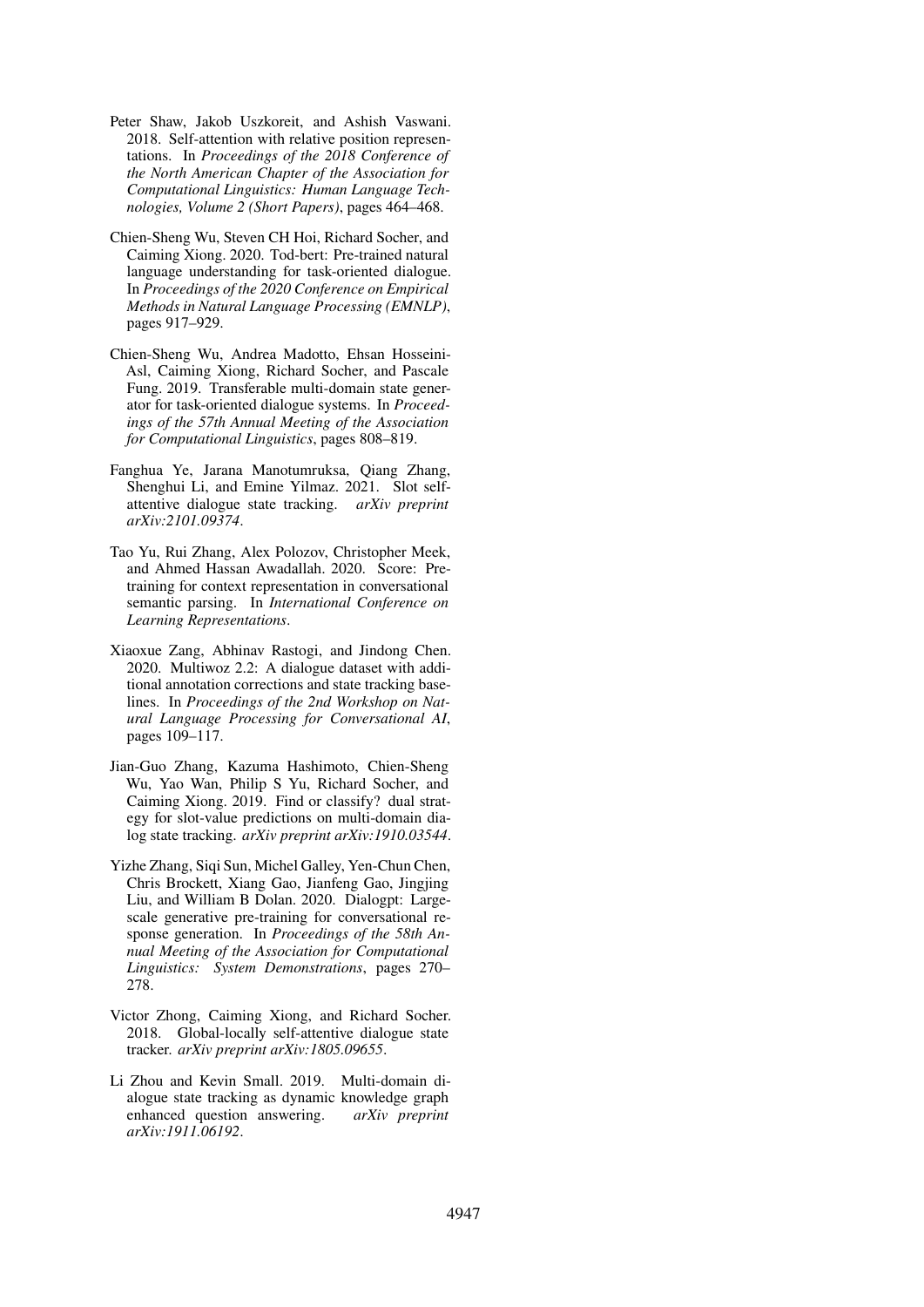# **Supplementary Material**

# **A Implementation Details**

The backbone models we use for finetuning are T5-small( 60M parameters) and T5-base( 220M parameters). We use the pretrained checkpoint from *transformers* library<sup>[4](#page-11-0)</sup>. For T5-small, we train the model with a batch size 4, a learning rate of 5e-5 for 3 epochs. For T4-base, we train the model with a batch size of 64, a learning rate of 5e−4 for 2 epochs. Both models are trained using Adam[\(Loshchilov and Hutter,](#page-9-20) [2018\)](#page-9-20). We don't use any text or label normalization scripts like [\(Wu](#page-10-1) [et al.,](#page-10-1) [2019;](#page-10-1) [Hosseini-Asl et al.,](#page-9-4) [2020\)](#page-9-4).

For MultiWOZ 2.1 and 2.2, following many previous works[\(Wu et al.,](#page-10-1) [2019\)](#page-10-1), since *police* and *hospital* domains only appear in the training set, we exclude them in all our experiments.

# **B Descriptions**

We show the descriptions of M2M and MultiWOZ 2.1in Tabl[e8](#page-12-0) and Tabl[e9](#page-12-1)

<span id="page-11-0"></span><sup>4</sup><https://huggingface.co/t5-small> ,[https:](https://huggingface.co/t5-base) [//huggingface.co/t5-base](https://huggingface.co/t5-base)